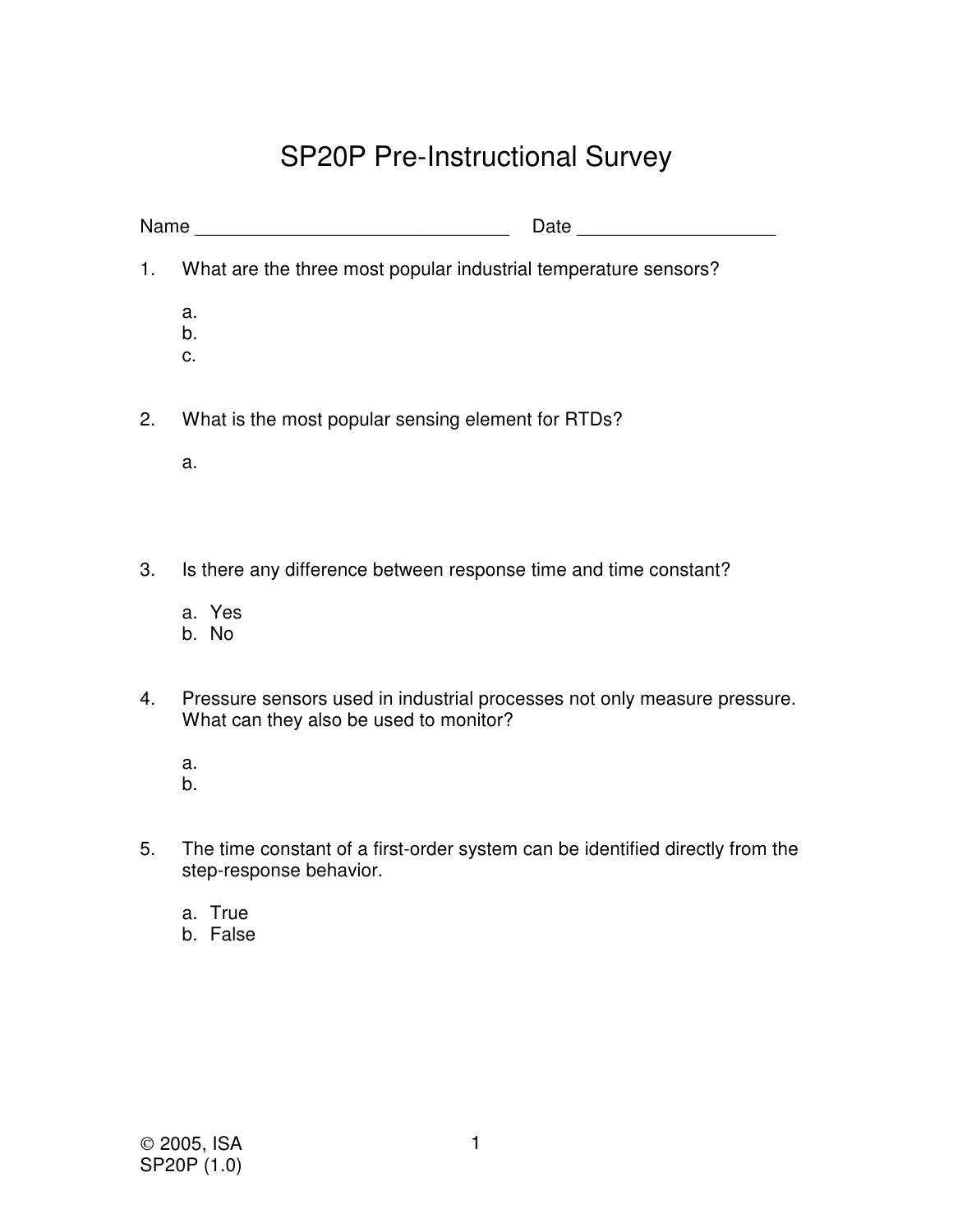- 6. What is the most common test used for measuring temperature sensor's response time?
	- a.
- 7. What factors affect the accuracy of RTDs?
	- a.
	- b.
	- c.
	- d.
- 8. There are two methods that are commonly used for response time testing. What are they?
	- a.
	- b.
- 9. What is the purpose of the TDR test?
	- a.
- 10. What is the bath-tub curve?
	- a.